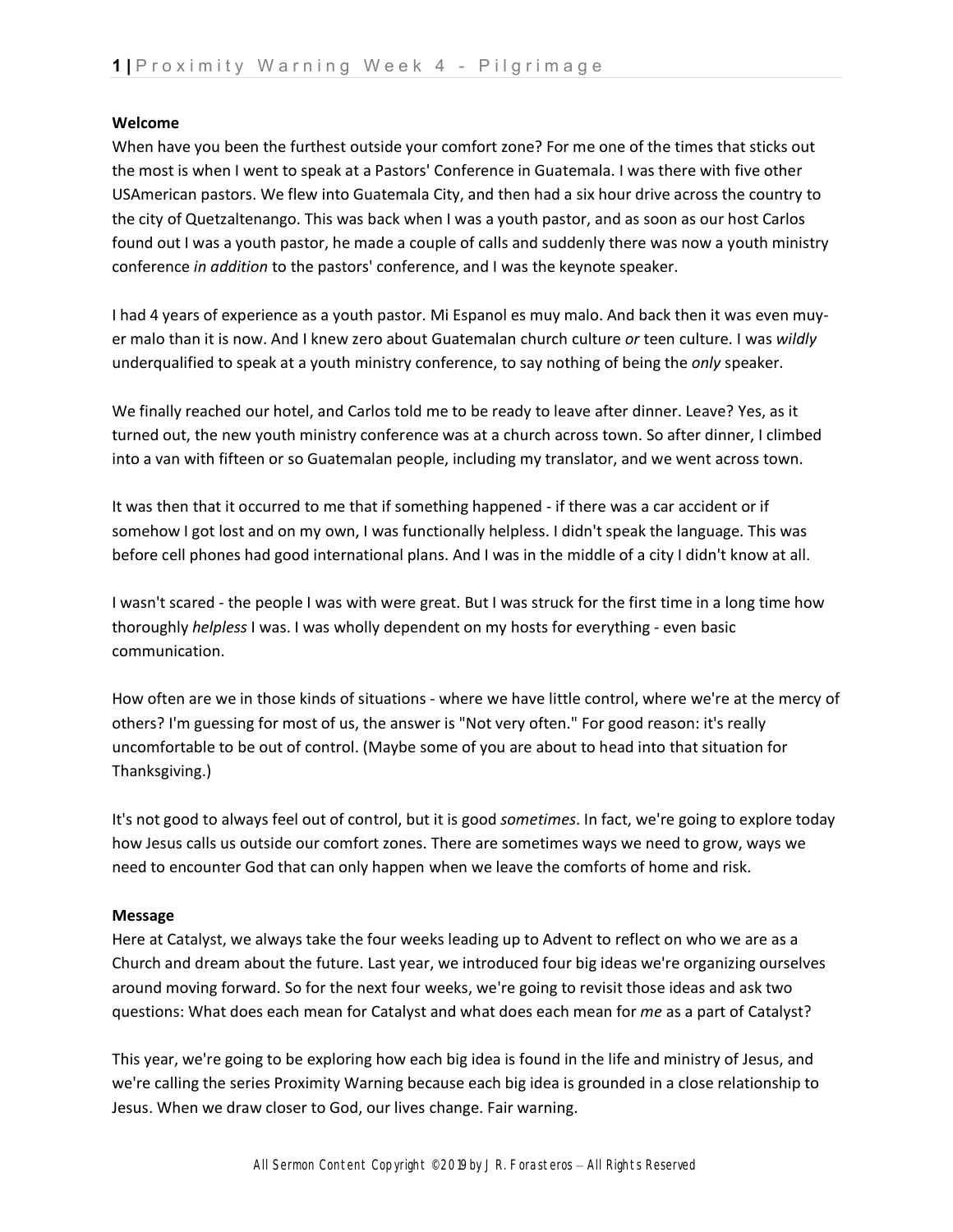We saw that when we explored our first big idea, Friendship. We saw how Jesus garnered a reputation as a 'friend of sinners' specifically because he got up close and personal with them. He shared his life with them. Friendship prioritizes proximity.

Next, we investigated Diversity. Far from being a buzz word or a trend we're chasing, Diversity was God's idea for the Church from the beginning. We saw in the story of the Samaritan woman that when we as Jesus' disciples don't attend to those who are different from us, we miss what God is doing in the world. Diversity is essential to God's calling, and true diversity requires us to be in proximity to others.

Last week, we explored the idea of Discipleship. We saw discipleship is transformation, that in light of God's love, we take off our old ways and put on the ways of Jesus. It's an intentional movement to be more like Jesus.

Today, we're covering our final big idea, Pilgrimage. We tend to think - especially at this time of year about funny hats coming across the Atlantic on the Mayflower. But Pilgrimage is an ancient Christian tradition. Pilgrimage is about leaving home, setting out on a journey. Pilgrimage insists there are ways we can only know God when we leave.

For Catalyst, Pilgrimage isn't just about travelling. It's not even *mainly* about travelling. Home is where we're comfortable, where we're in control. We can be pilgrims by stepping away from that, putting ourselves in places and among people where we don't get to call the shots. Where our perspective isn't normative.

[Scripture Slide] Turn with me to Luke 9. We're going to look at a series of exchanges Jesus has with his followers where he presses on them not to assume God is only with them, that God is aligned with their comfort zone. Again and again here, Jesus pushes his disciples to imagine a bigger faith.

One of the biggest dangers of never leaving our comfort zones is a cultivation of an Us vs Them mentality. "Us" is whoever happens to be in my comfort zone - my family, my neighbors, my race, my church, my country… whatever.

As we saw a couple of weeks ago, God calls us to be diverse, to work with Jesus in tearing down walls that divide us. Pilgrimage is how we do that. Look at these first couple of examples of Jesus' disciples struggling with this:

John said to Jesus, "Master, we saw someone using your name to cast out demons, but we told him to stop because he isn't in our group."

But Jesus said, "Don't stop him! Anyone who is not against you is for you." -- Luke 9:49-50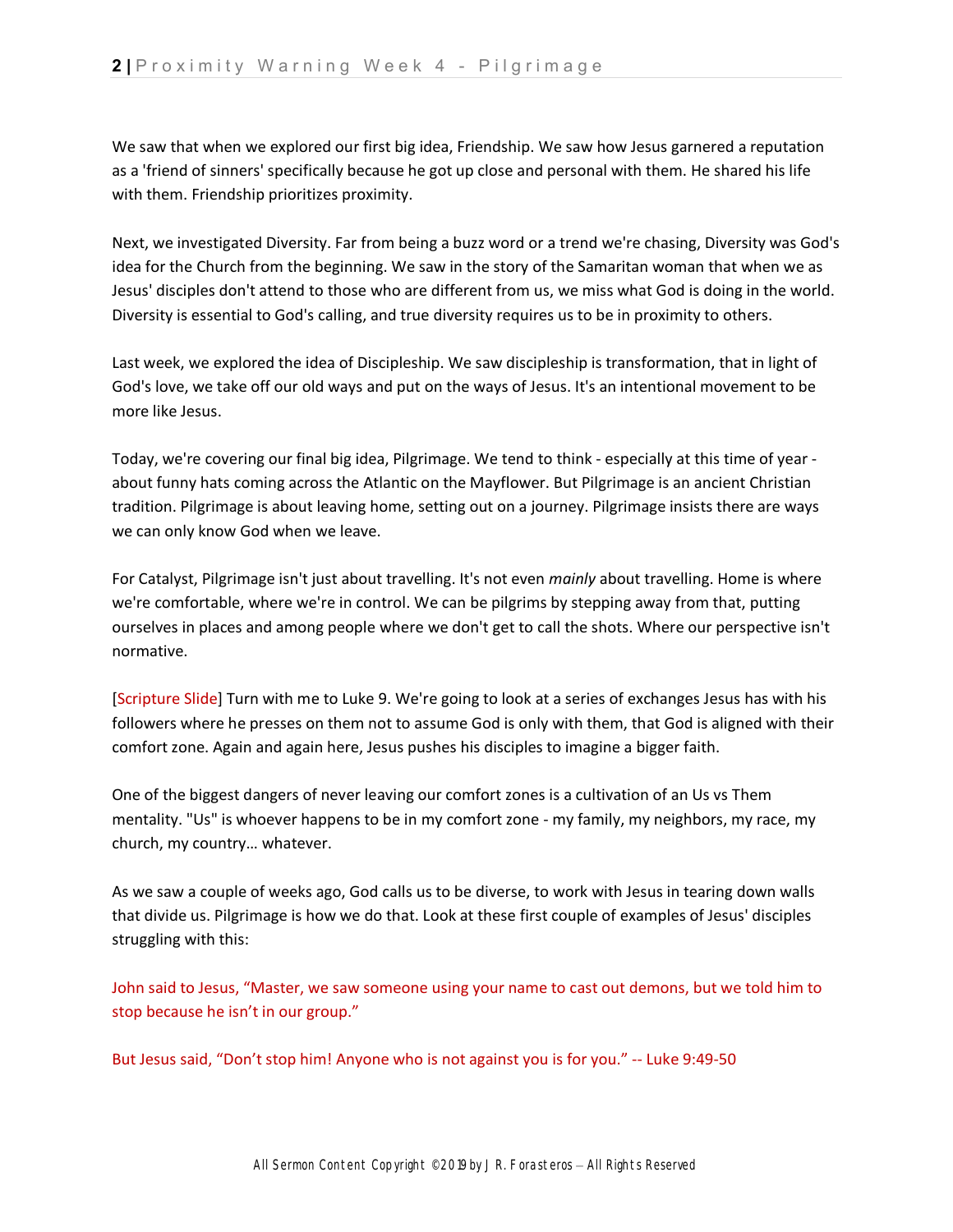The disciples are angry that someone else is doing Jesus' work, even working as agents of Jesus. I see so many recognizable impulses in here - the desire for control, the desire for credit. A distrust of this other guy - who is he? Is his message right? Is he representing us well? Who does he think he is?!

It's way too easy for churches to get caught up in this. So I love Jesus' word of caution: Anyone who isn't against you is for you.

This is something at Catalyst we've done well since the beginning. We've never been a church that wants all the credit. We don't run our own compassionate ministries; we support Life Message. We work with Rowlett Reindeer. We partner with our denomination to do mission work.

We're not the kind of church that feels threatened by others doing good work. Quite the contrary: we get excited by the possibility of partnership with those outside our family.

But what about those who *aren't* 'on the same team' as us, so to speak? In the very next passage, Jesus and disciples encounter some Samaritans. You might remember from a couple of weeks ago that Jews and Samaritans didn't get along very well. And not every interaction Jesus had with them went as well as the one with the woman at the well. Look at what happened next in Luke 9:

As the time drew near for him to ascend to heaven, Jesus resolutely set out for Jerusalem. He sent messengers ahead to a Samaritan village to prepare for his arrival. But the people of the village did not welcome Jesus because he was on his way to Jerusalem. When James and John saw this, they said to Jesus, "Lord, should we call down fire from heaven to burn them up?" But Jesus turned and rebuked them. So they went on to another village. -- Luke 9:51-56

The people of that particular village wanted nothing to do with Jesus - not as a respected rabbi or as God's promised Messiah. And I love how the disciples respond - Lord, should we call down fire?

As if they could call down fire.

They're saying, Lord, are you gonna smite em?

And Jesus *rebukes* them. That's not what we're doing here. And they just go somewhere else.

Wow. That is *not* the response Christians today have to people who are hostile to us. We want to fight, wage a culture war. Defend ourselves in the name of defending God (as if God needs our help).

This is especially important when we take the risk and leave our comfort zones, head to Samaria, as it were. It's not always going to go well. We're going to sometimes be rejected, and we have to take care not to get offended.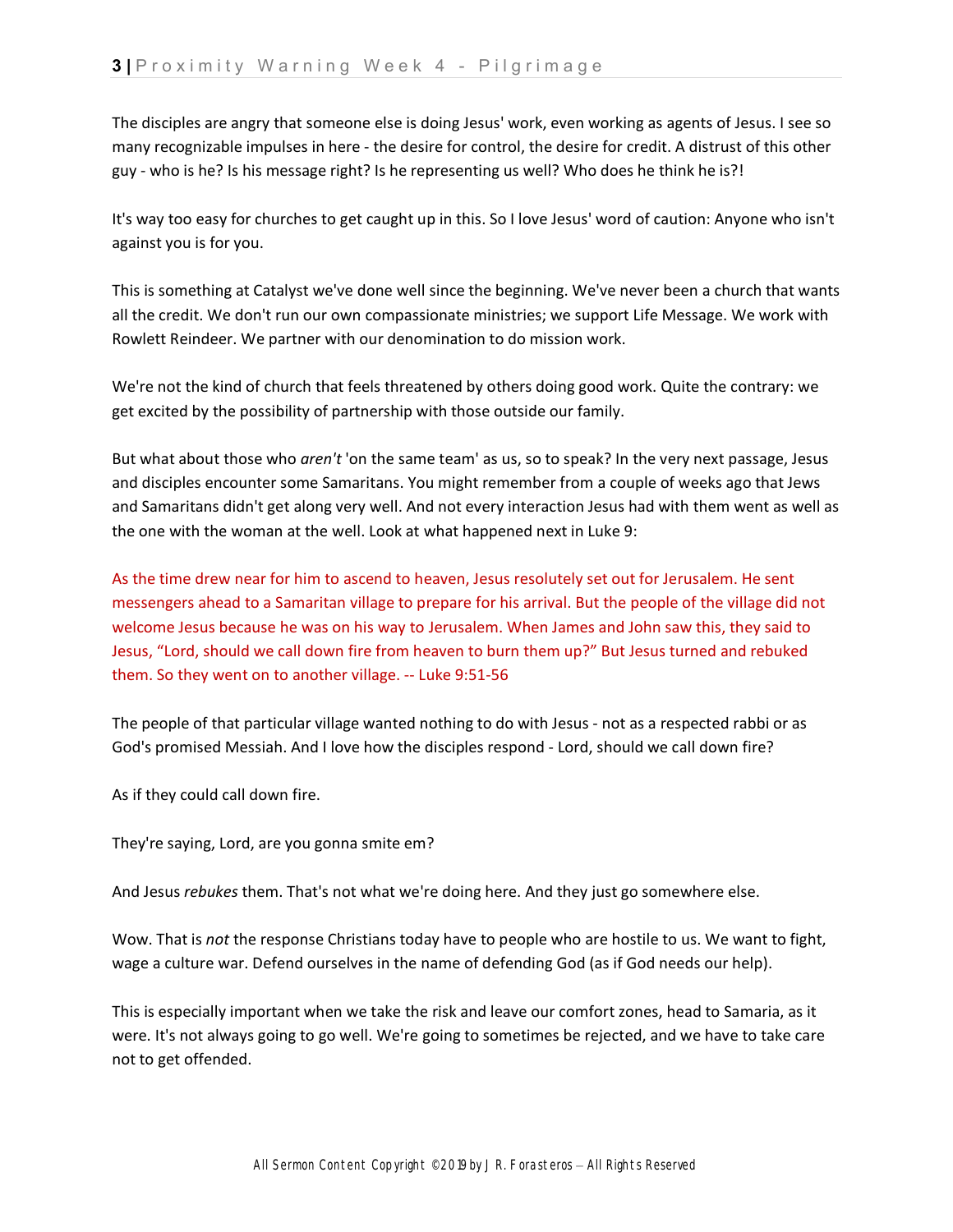Over the summer, my wife Amanda and I went to the Texas Theater to see a documentary called Hail Satan?. It was a fascinating, thought-provoking exploration of the movement called The Satanic Temple. These people call themselves Satanists, but they're also non-theists, which means they don't believe in God or Satan.

Weird. And pretty far outside my comfort zone.

After the screening, we saw some people from the Dallas chapter of the TST hanging out, so I went up to introduce myself to one guy. I said, "Hi, I thought the documentary was really thought-provoking. Thank you for making time to come out."

He got really excited and said, "Thanks! Are you interested in the Satanic Temple?"

I stammered. "Uh… sort of, but not like you think. I'm a Christian pastor, and I'm really interested in building some bridges for interfaith dialog."

He got a funny look on his face and said, "Oh… I have to go," and then walked off.

I started to get offended - after all, I'm the one out of my comfort zone here. I took time to sit through the documentary *and* introduce myself. How dare he not acknowledge my gracious courage! Call down that fire, Lord!

I took a deep breath and stopped myself. I remembered that I don't know that guy. Maybe he's just a jerk. But it's very possible he's had some deep, painful experiences with Christians, with pastors specifically. I have no idea. And frankly, he doesn't *owe* me anything. I left my comfort zone, and that's why I'm called to do.

Sometimes leaving our comfort zones makes for great new relationships - our relationship with the Sachse mosque began because they were receptive to our overtures of friendship.

But we can't predict how the people who live in our Samarias are going to react. We're not called to worry about that. We're called to be faithful to *go*, to leave our comfort zones.

This uncertainty can be scary for us, but it's what Jesus modelled for us. We don't like it because it leaves us out of control, and we'd much rather engage new and unfamiliar people and ideas on our own terms.

But Jesus' model is incarnation - leaving the comforts of home to become one of us. Or, as he said in the very next passage:

As they were walking along, someone said to Jesus, "I will follow you wherever you go."